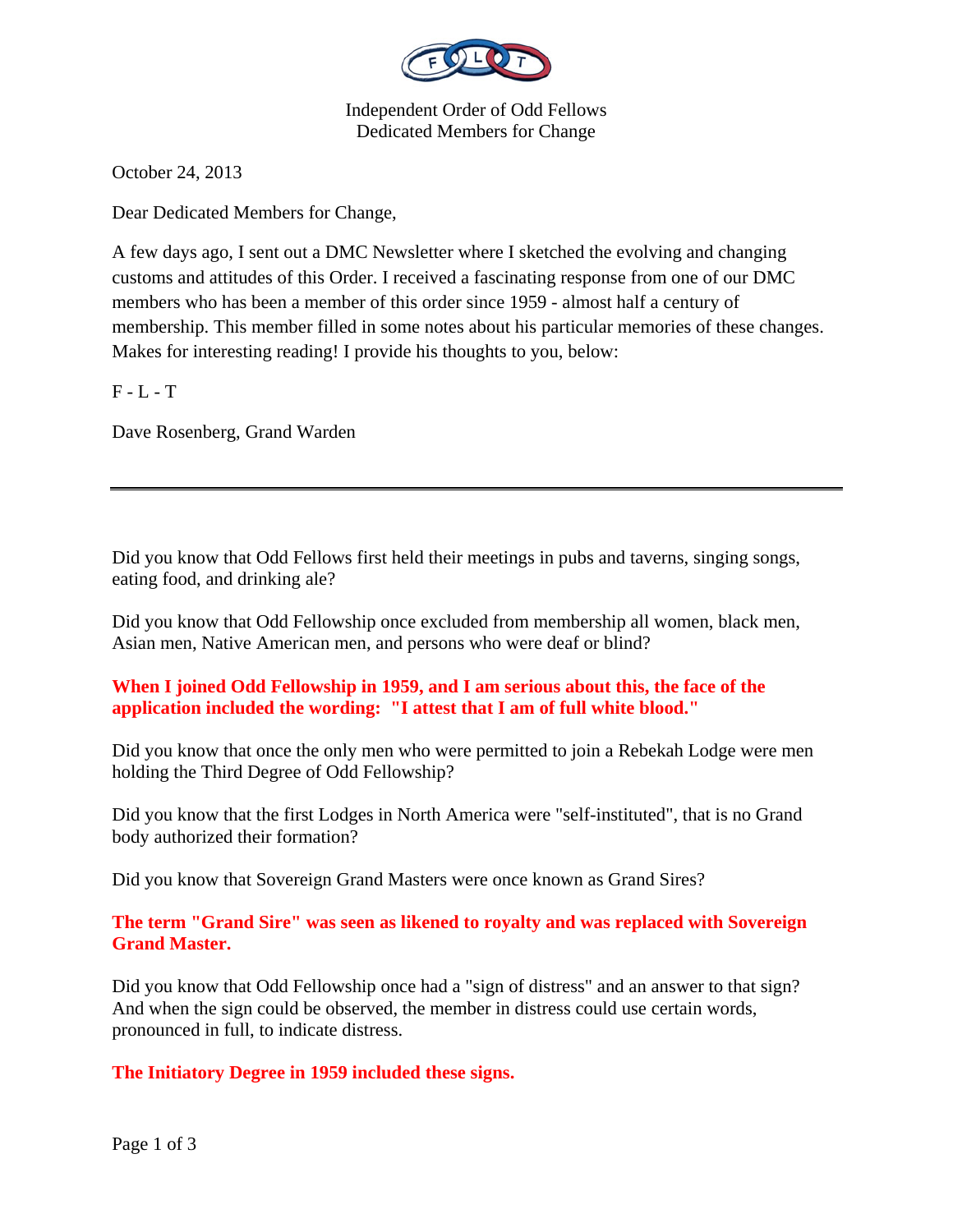

Independent Order of Odd Fellows Dedicated Members for Change

Did you know that once upon a time when a member of the Order desired to be recognized as an Odd Fellow by another Member of the Order, he could give a secret "sign of recognition"? When both the sign and the answer were given, the members could advance to each other, shake hands and exchange the words "Are you looking for me?" and the response "For you."

**The sign of recognition was omitted around 1965. When I joined in 1959, a new member had to memorize all of the secret work and recite it on the floor in front of the membership. We took memorization seriously then. However, we took in a member around the time I joined who was so frightened of this requirement that we never saw him again. He paid dues for about 30 years but never again made an appearance.**

Did you know that in Odd Fellowship there was once a "warning sign" and a "sign of safety", as well as a "sign of danger" that a member could use when conveying warning, danger or safety?

#### **This was omitted around the same time.**

Did you know that the First Degree, the Second Degree and the Third Degree of Odd Fellowship once each had its own unique and secret grip?

Did you know that once Odd Fellows Lodges provided money to help support members who were out of work?

## **In my early days of Odd Fellowship I attended a monthly meeting of a "Relief Committee" which was set up for this purpose.**

Did you know that at one time there were five Degrees obtainable by a member in a Lodge of Odd Fellows (not just four degrees that are presently available)?

## **In reading early history of the degrees, I came across information that the Initiation was held outside and a fire was made in a brazier, kind of an outdoor stove. The candidate was required to touch the brazier and perhaps sustain a burn. It was like fraternity hazing.**

Did you know that once two or three members of the Order could "black-ball" or prohibit new applicants from being initiated?

## **My father told me that in the 1930s, a prominent physician was black-balled from our lodge because of his religious beliefs. My father never got over the shame that some of our prejudiced members brought upon our lodge.**

Did you know that consumption of alcohol was once always prohibited in Odd Fellows Lodges?

**Even a step further, there was a time that bartenders were not allowed to join Odd Fellows.**